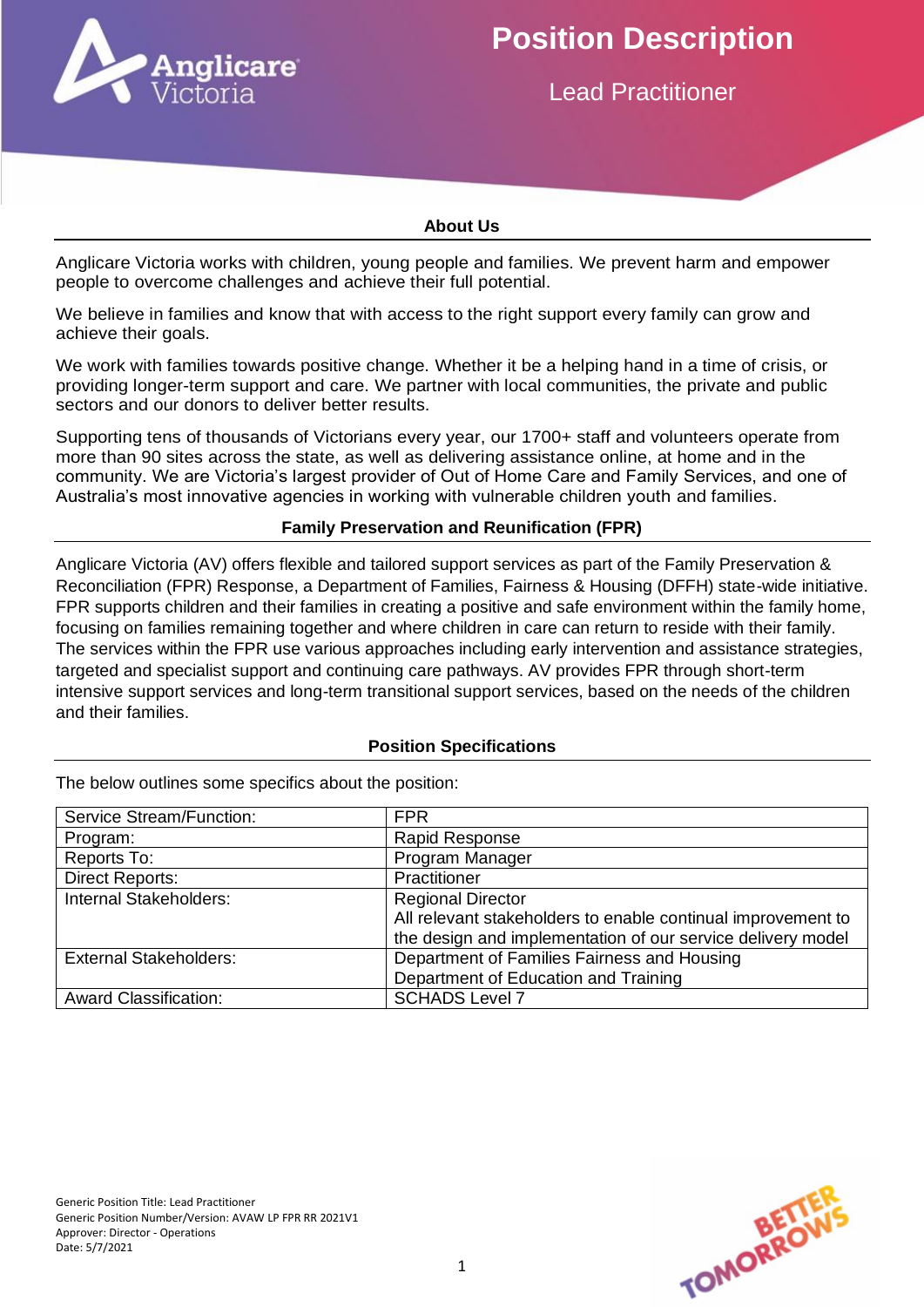## **Qualifications**

Required:

- A relevant tertiary qualification in Social Work, Psychology, Early Childhood Specialist and/or related behavioural sciences at degree level with relevant experience; or diploma level with substantial experience.
- Qualifications obtained overseas are required to be assessed by the identified industry professional entities for industry relevance and alignment to the Australian Qualifications Framework.

# Desirable:

N/A

# **Knowledge and skills**

- Demonstrated experience in working with high needs complex families, with examples of utilizing a child focused family-centred approach and parenting educational programs or approaches reflective of practice elements within casework framework.
- Knowledge of various theoretical approaches used to understand the experience of children and families, including motivational interviewing and social inclusion.
- Advanced understanding of the child welfare services which enables an ability to collaborate with the Department of Families Fairness and Housing, in relation to addressing protective concerns for children.
- Experience in collaborating with families to develop intervention goals and plans focused on factors directly relating to the risk of out-of-home placement.
- Demonstrated experience in the supervision of multi-disciplinary staff including motivating staff, coaching, providing feedback and leading reflective practice discussions.
- Demonstrated experience and/or understanding in planning and delivering evidence-based interventions with individuals or families or systems.
- Relevant experience working with marginalised, minority and difficult to engage young people and/or their families in their homes and communities.
- Previous relevant experience working in Family Services, Child Protection, Family Violence, Alcohol and Drugs services or other related services working with vulnerable children, youth and families.

## **Personal Qualities**

- **Leadership:** the ability to role-model self-development behaviours and foster the development of others; lead through example; promote civic-mindedness; and champion continuous improvement and initiative strategies.
- **Drive and commitment:** ability to lead with best practice and set a high standard; motivated and positive approach to new challenges.
- **Flexibility and Responsiveness:** able to adapt and change where necessary to meet the needs of the team members, families and stakeholders.
- **Communication:** caters verbal and written communication styles based on the target audience.
- **Resilience:** the ability to maintain best practice while working under challenging circumstances such as working with those exposed to significant trauma.

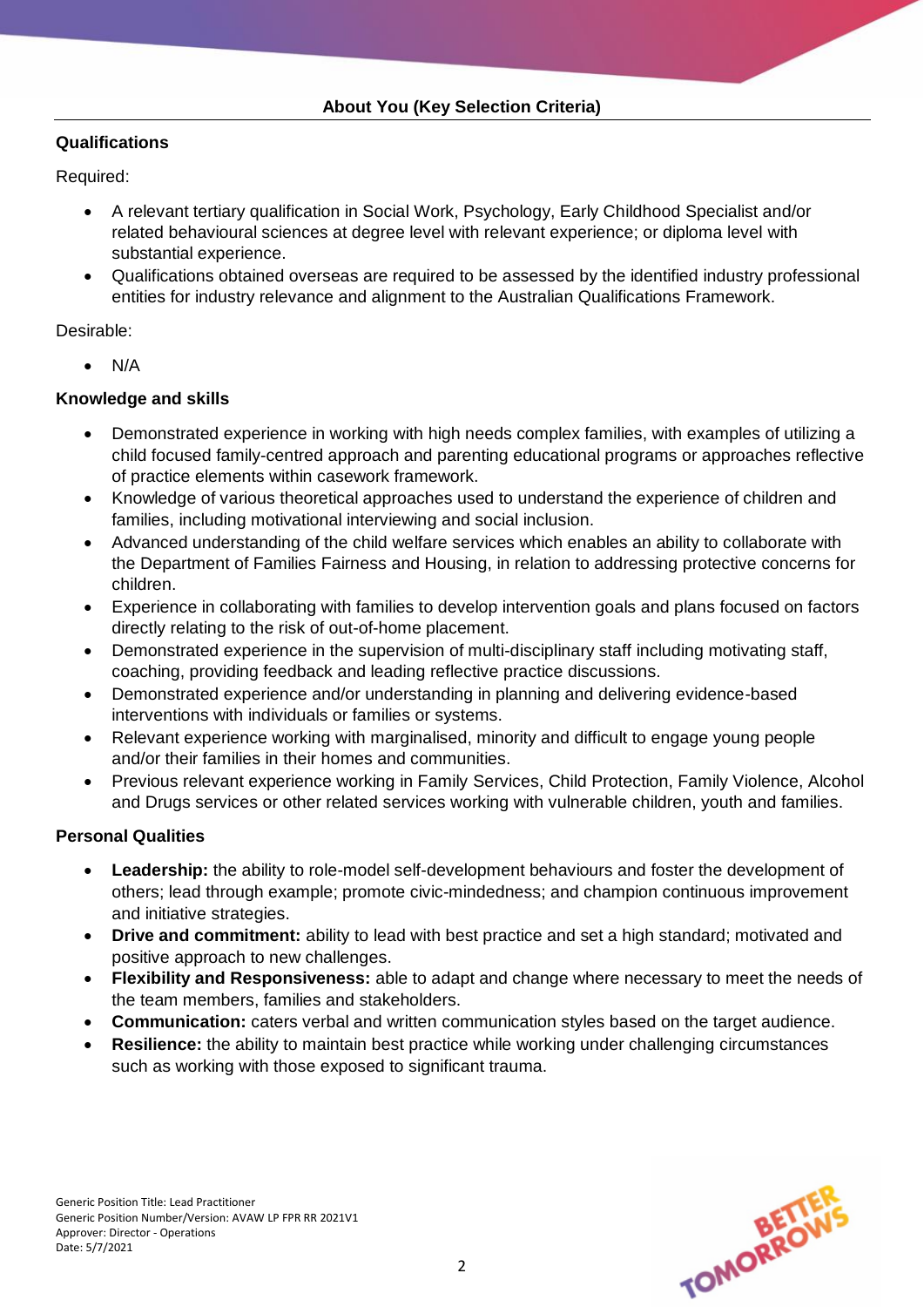The key contribution in the role are outlined below:

## **Role specific**

- Lead a team in supervision, reflective practice and weekly Rapid Response Case Consultation **Meetings**
- Oversee and coordinate referrals from Child Protection and ensure the Rapid Response team work collaboratively with Child Protection Practitioners and families to ensure risk assessments and safety plans are maintained and tracked utilising the Signs of Safety™ approach, including conducting joint visits with Child Protection staff.
- Ensure the team/s provide a targeted intervention in the family home at flexible times and when they are most receptive to learning; this may include early mornings, evenings.
- Fulfil program requirements regarding case recording, data collection, registration standards and other requirements such as the Rapid Response and FPR evaluations.
- Monitor program performance and outcomes through the collection and analysis of service data and implement changes to the operation of the program.
- To work in conjunction with the Program Manager and EBM Practice & Implementation. Lead to plan and implement responses in relation to program, sector and service developments.
- Identify performance trends, best practices, and opportunities for improvement.
- Contributes to the performance monitoring and reporting requirements of the Rapid Response program to ensure model fidelity.
- Ensure the Practitioners strengthen family connections, promoting placement prevention and the safety of children, young people and parents.

## **General**

- Ensure familiarity and compliance with all governance, policies and procedures.
- Adhere to all legislation, program requirements and relevant procedures relating to service provision.
- Undertake mandatory training within the required timelines. Participate in other training and development opportunities to ensure all necessary qualifications, skills, certificates and clearances are obtained to meet the position requirements.
- Maintain appropriate and accurate case notes, records, reports and data-input, in line with the service area and function/position requirements.
- Attend client meetings, team meetings, workshops and conferences, as required.
- Ensure privacy and confidentiality is upheld at all times.
- Professionally represent AV and our services at forums, meetings and training with external agencies.
- Contribute to the development of continuous improvement and initiative strategies.
- Embrace and utilise new ways of working to enhance collaboration, effectiveness and outcomes.
- Individuals may be required to undertake reasonable travel, as part of their position or duties.

It is an inherent requirement of the position to have (and commit to providing) significant flexibility to perform work outside of standard office hours in order to service the needs of the client. By accepting this position, you commit to working within the parameters of such flexible hours. Should your circumstances change, such that you can no longer commit to providing such flexibility, it is your responsibility to consult with your line manager so that suitable alternatives can be explored.

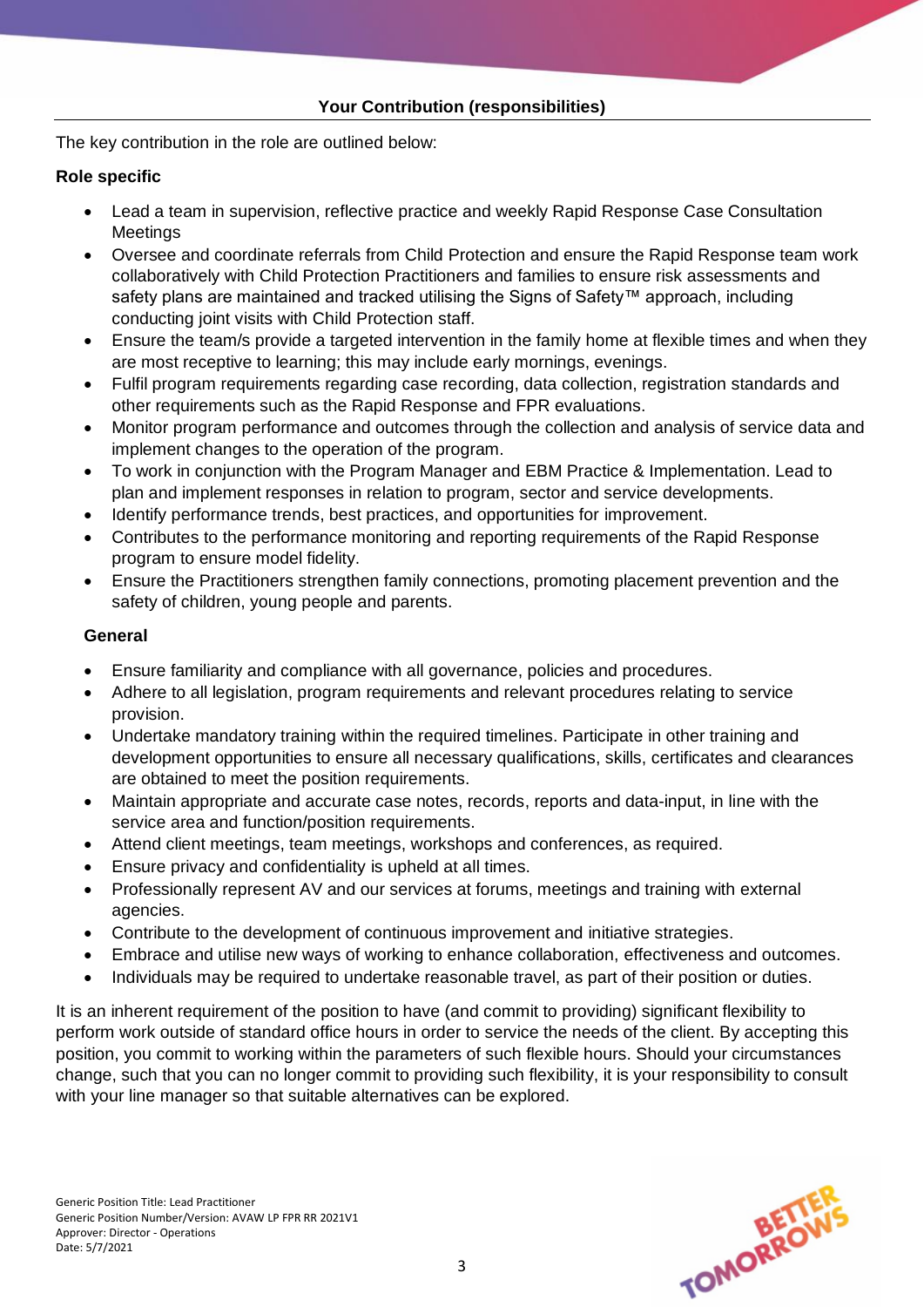## **Our Commitment to Health, Safety & Wellbeing**

AV is committed to ensuring the health and safety of its employees and any other individuals present in our workplaces.

All AV Managers are required to:

- take reasonable care for themselves and others who may be affected by their acts or omissions
- contribute to, and be involved in, the organisation's ongoing management of health and safety activities including consultation
- follow all workplace health and safety policies and procedures implemented
- report all situations that may adversely impact on workplace health and safety
- ensure compliance with all health and safety legislative requirements, compliance codes and relevant Australian Standards
- maintain and regularly review our safety action plan
- proactively identify hazards, through risk assessment and implementation of safety risk controls
- maintain facilities that are under AV control
- provide appropriate and necessary information, training, and supervision for employees to enable them to perform their tasks safely
- provide ongoing inspection and review of the workplace, safe work practices and procedures
- ensure correct processes are followed in the event of an incident or injury
- facilitate rehabilitation and encourage the early return to work of employees who may be injured
- foster employee wellbeing by creating a mentally healthy, inclusive, and safe workplace
- participate in relevant health and safety training and inductions based on roles and responsibilities.

# **Our Commitment to Inclusion**

AV strives to be an inclusive, safe and responsive organisation that promotes diversity and actively supports inclusion for people and communities identifying as, but not limited to:

- Aboriginal and Torres Strait Islander
- LGBTQI+
- people with disabilities
- people from diverse cultural and linguistic backgrounds
- people of all ages
- people with caring responsibilities
- people with diverse religious beliefs or affiliations.

All AV employees, contractors and volunteers are required to:

- take reasonable care to respect differences, to foster a workplace that is safe, healthy, positive, supportive and free from all forms of harassment, bullying and discrimination
- undertake all interactions with clients, families and co-workers in a culturally sensitive manner and take appropriate account of cultural and linguistic diversity
- address any unacceptable behaviour witnessed or experienced within the workplace directly with the individual/s responsible, if safe to do so or report to a relevant Supervisor or Manager
- participate and contribute in training, events and learning opportunities to celebrate differences, increase awareness and understanding of diversity and inclusion
- raise concerns and/or complaints in a constructive manner, including identifying possible solutions.